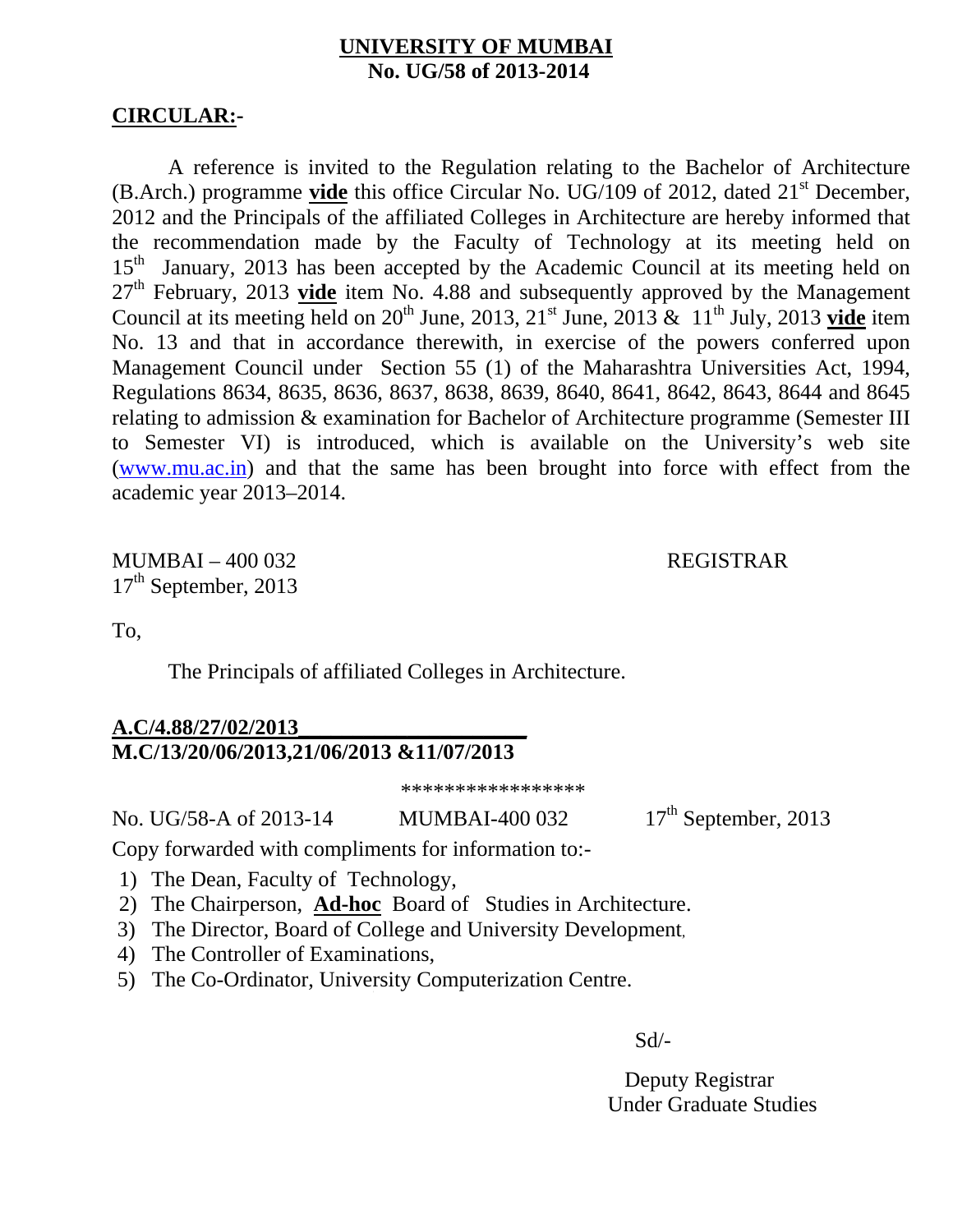# **UNIVERSITY OF MUMBAI**



## **Regulations of B.ARCH programmes**

(Introduced with effect from the academic year 2013-2014)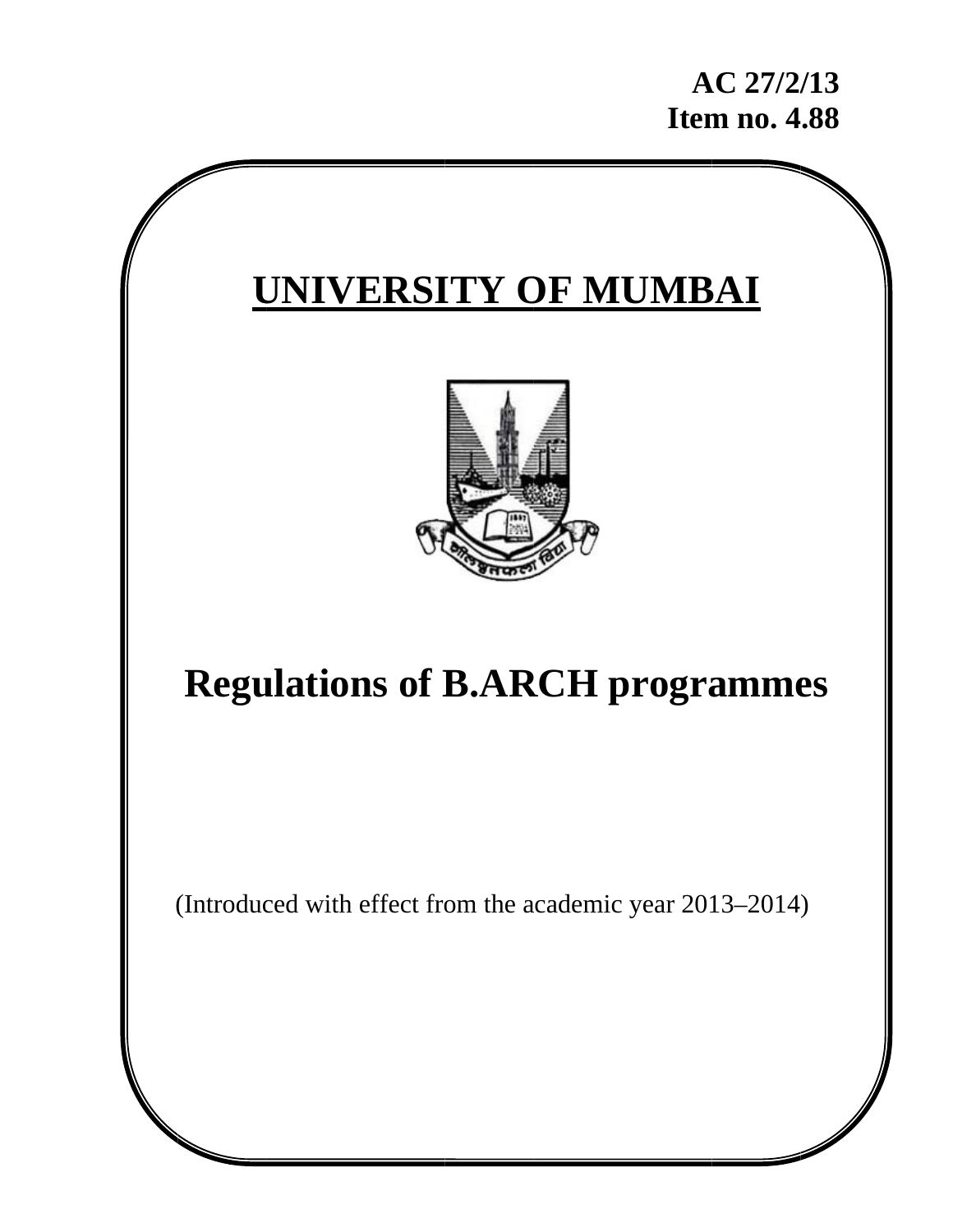## **AC 27/2/2013 Item no 4.88**

#### **University of Mumbai Regulations of B.ARCH programmes to be implemented from Academic year 2013- 14**

#### **R.8634 Admission to Semester III of B. Arch programme**

A candidate for being eligible for admission to the Semester III of the of the Bachelor of Architecture degree program of the University,

a) Must have kept 75% attendance for semester II of B. Arch degree program in a college of architecture affiliated to University of Mumbai.

b) Must have passed all internal heads of passing of semester I

 Candidates will be examined in the courses prescribed in the scheme of examination for Semester III of Bachelor Architecture which will be conducted by the college affiliated to this university of Mumbai.

#### **Bachelor of Architecture Semester III examination**

Candidates will be examined in the courses prescribed in the scheme of examination for Semester III of Bachelor Architecture which will be conducted by the **College of Architecture affiliated to this university of Mumbai.**

**R.8635** A candidate for being eligible for admission to the theory examination of Semester III of Bachelor of Architecture programme,

 a) Must have kept satisfactory attendance for semester III in a college of architecture affiliated to University of Mumbai.

b) Must have passed all internal heads of semester II

c) Must have passed semester I examination

**R.8636** A candidate for being eligible for admission to the viva voce examination of Semester III examination of the Bachelor of Architecture programme,

 a) Must have kept satisfactory attendance for semester III in a college of architecture affiliated to University of Mumbai.

b) Must have passed all internal heads of semester II.

c) Must have passed semester I examination

 d) Must have passed internal heads of passing for the courses of semester III for which viva voce examinations are to be conducted

## BACHELOR OF ARCHITECTURE SEMESTER IV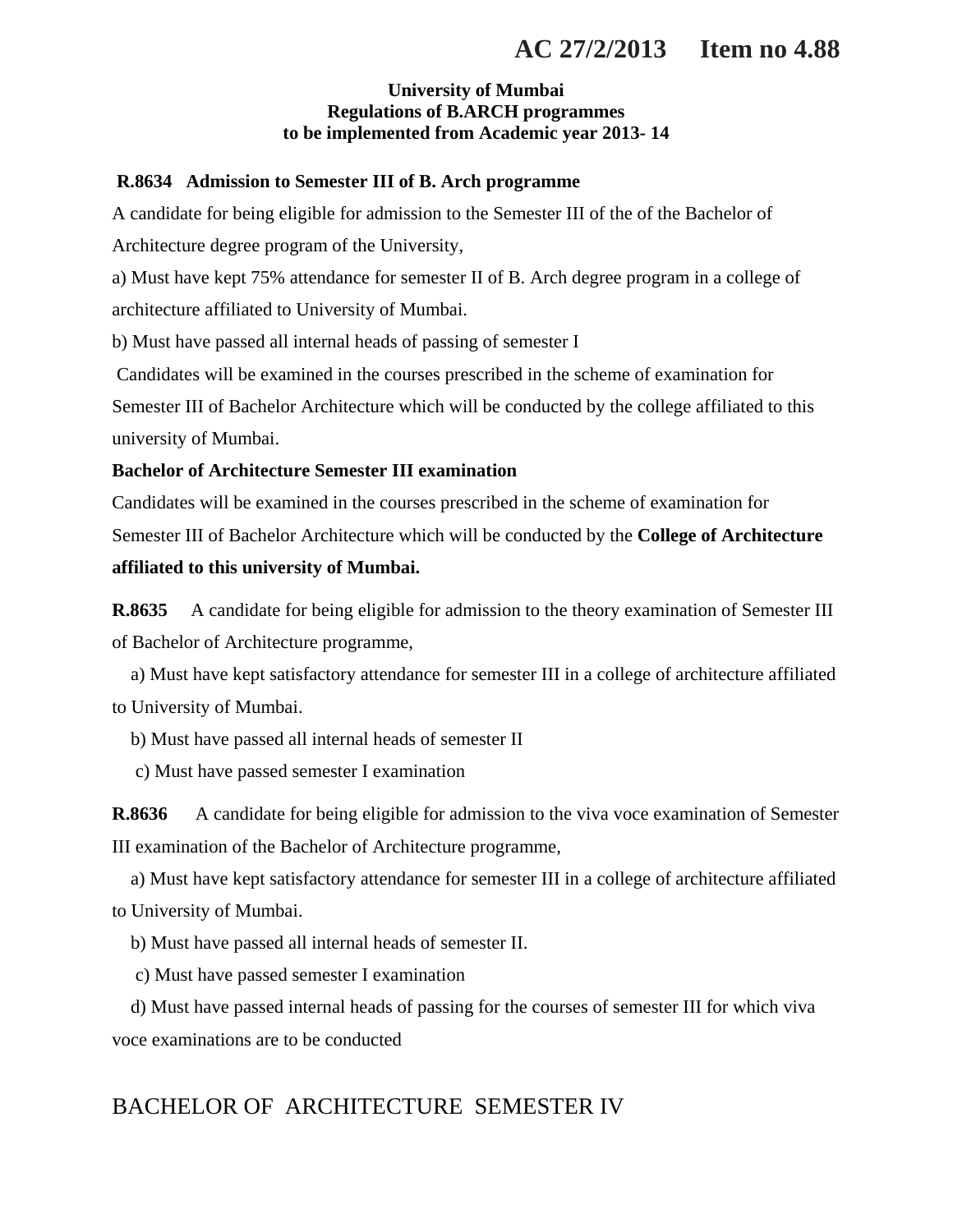#### **R.8637 Admission to Semester IV of B.Arch programe**

A candidate for being eligible for admission to the Semester IV of the Bachelor of Architecture degree program of the University,

a) Must have kept 75% attendance for semester III of B. Arch degree program in a college of architecture affiliated to University of Mumbai.

b) Must have passed all internal heads of passing of semester II

c) Must have passed semester I examination

#### **Bachelor of Architecture Semester IV examination**

Candidates will be examined in the courses prescribed in the scheme of examination for Semester IV of Bachelor Architecture which will be conducted by the **college affiliated to this university of Mumbai.** 

**R.8638** A candidate for being eligible for admission to the theory examination of Semester IV of Bachelor of Architecture programme,

 a) Must have kept 75% attendance for semester IV in a college of architecture affiliated to University of Mumbai.

b) Must have passed all internal heads of semester III

c) Must have passed semester II examination

**R.8639** A candidate for being eligible for admission to the viva voce examination of Semester IV examination of the Bachelor of Architecture programme,

 a) Must have kept satisfactory attendance for semester IV in a college of architecture affiliated to University of Mumbai.

b) Must have passed all internal heads of semester III

c) Must have passed semester II examination

 d) Must have passed internal heads of passing for the courses of semester IV for which viva voce examinations are to be conducted

## BACHELOR OF ARCHITECTURE SEMESTER V **R.8640 Admission to Semester V of B. Arch programme**

A candidate for being eligible for admission to the Semester V of the Bachelor of Architecture degree program of the University,

a) Must have kept 75% attendance for semester IV of B. Arch degree program in a college of architecture affiliated to University of Mumbai.

b) Must have passed all internal heads of passing of semester III

c) Must have passed semester II examination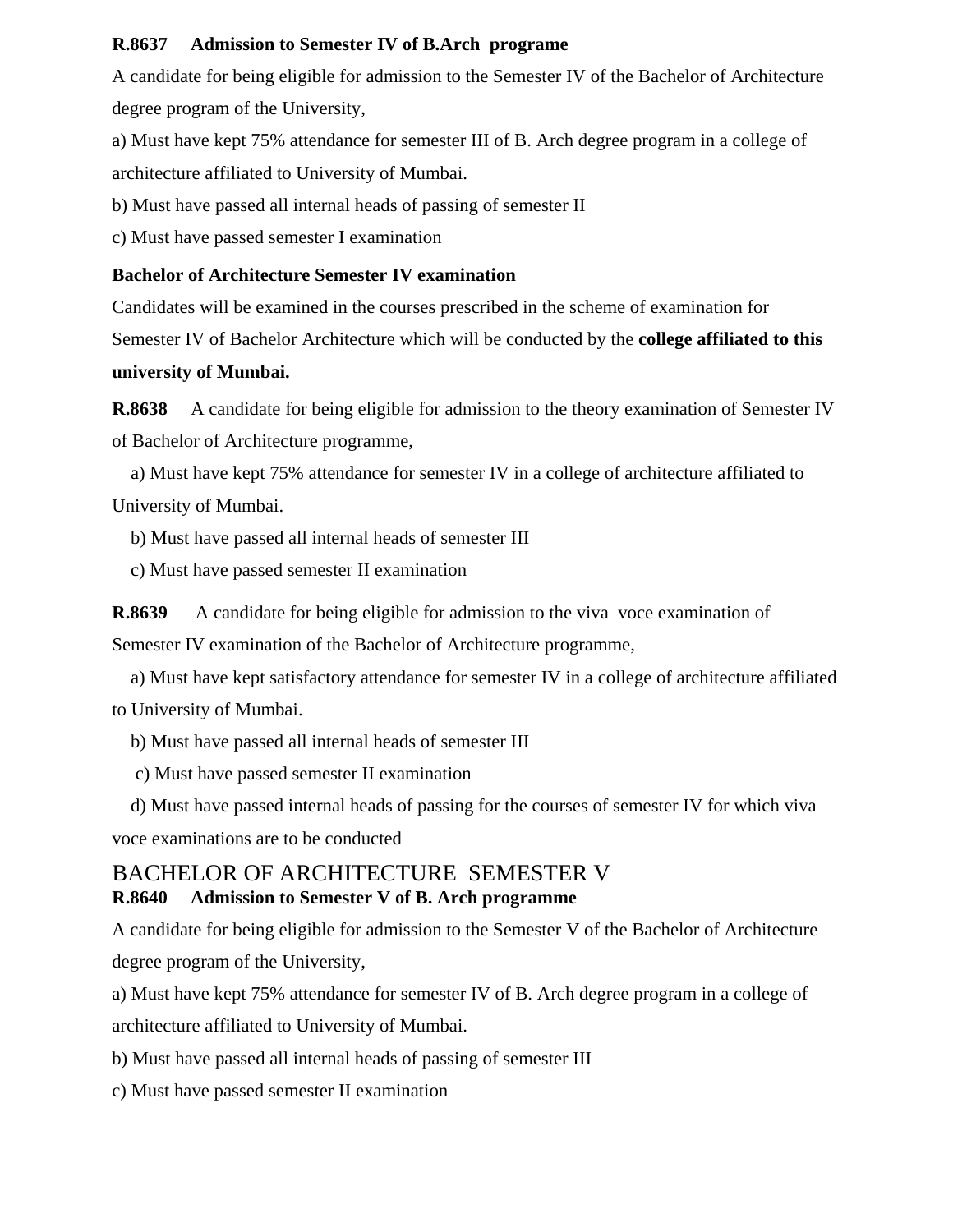#### **Bachelor of Architecture Semester V examination**

Candidates will be examined in the courses as per the scheme of examination for B. Arch Semester V, which will be conducted by the **college of Architecture affiliated to university of Mumbai.** 

**R.8641** A candidate for being eligible for admission to the theory examination of Semester V of Bachelor of Architecture programme,

 a) Must have kept 75% attendance for semester V in a college of architecture affiliated to University of Mumbai.

b) Must have passed all internal heads of semester IV

c) Must have passed semester III examination

**R.8642** A candidate for being eligible for admission to the viva voce examination of Semester V examination of the Bachelor of Architecture programme,

 a) Must have kept satisfactory attendance for semester V in a college of architecture affiliated to University of Mumbai.

b) Must have passed all internal heads of semester IV

c) Must have passed semester III examination

 d) Must have passed internal heads of passing for the courses of semester V for which viva voce examination is to be conducted

## BACHELOR OF ARCHITECTURE SEMESTER VI **R.8643 Admission to Semester VI of B. Arch programme**

A candidate for being eligible for admission to the Semester VI of the Bachelor of Architecture degree program of the University,

a) Must have kept 75% attendance for semester V of B. Arch degree program in a college of architecture affiliated to University of Mumbai.

b) Must have passed all internal heads of passing of semester IV

c) Must have passed semester III examination

## **Bachelor of Architecture Semester VI examination**

Candidates will be examined in the courses as per the scheme of examination for B. Arch

Semester VI ,which will be conducted by

#### **University of Mumbai.**

**R.8644** A candidate for being eligible for admission to the theory examination of Semester VI of Bachelor of Architecture programme,